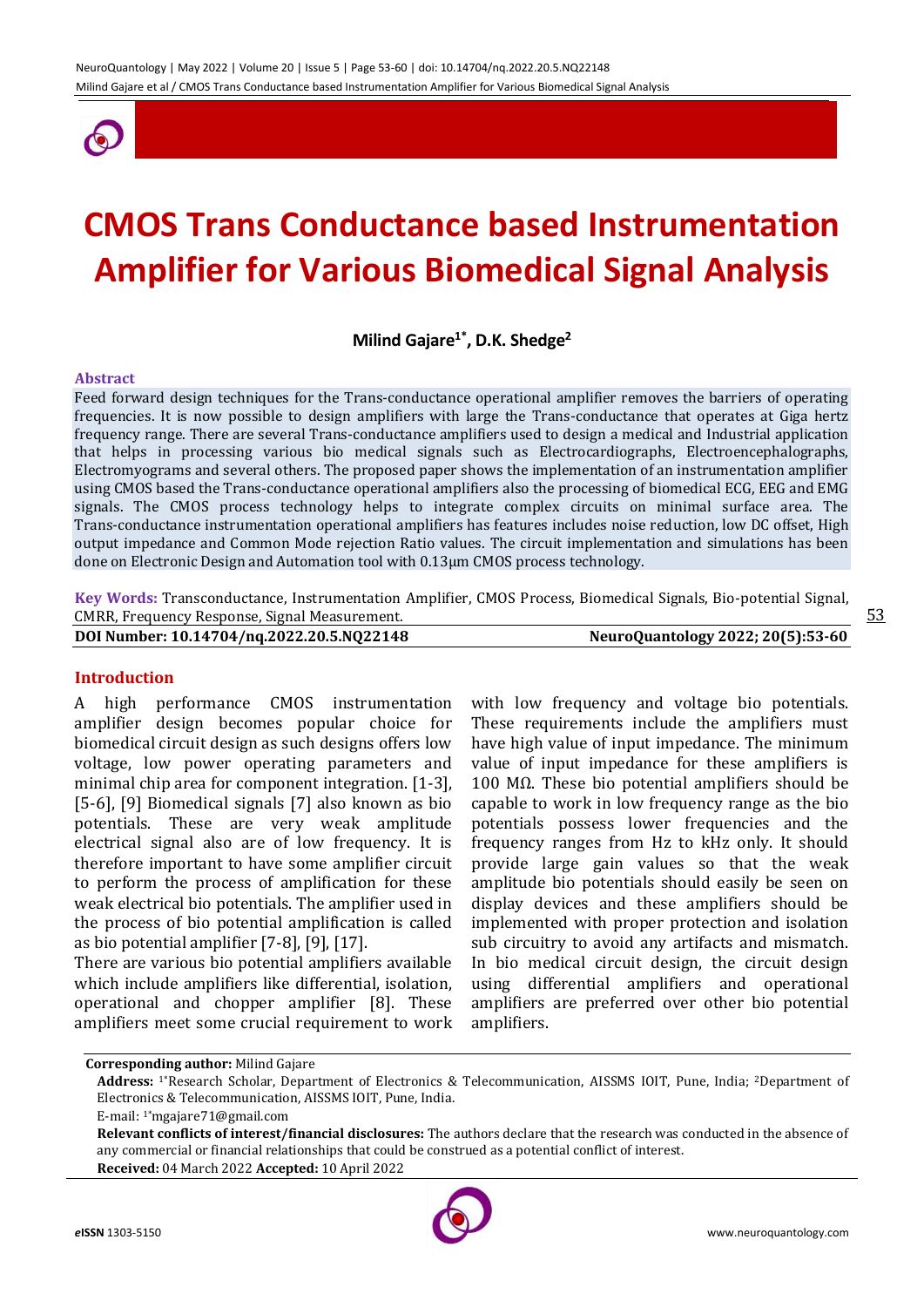Differential amplifier has an ability to remove interference or common mode signals generated from the electrode connected to human body to record motion of the heart. Hence differential amplifiers provide high value of CMRR. Differential amplifier also provides good stability [7-8]. Though such amplifier circuit has better ability for

interference rejection but it lacks having enough input impedance. To overcome the limitation of the value of input impedance and to achieve large CMRR value operational amplifier based instrumentation amplifier is used in bio potential amplifier circuit implementation.



**Figure 1.** (a) Differential Amplifier schematic (b) Instrumentation Op-Amp schematic

## **Trans-conductance Operational Amplifiers**

Trans-conductance operational amplifier [10], [14], [19] or OTA provides wide signal bandwidth for many amplifier circuits. In this amplifier, input voltage that is applied at the op-amp produces output current. There is an additional amount of current present that controls the transconductance of operational amplifier.



**Figure 2.** Basic Operational Trans-conductance Circuit Architecture



**Figure 3.** Trans-conductance Operational Amplifier

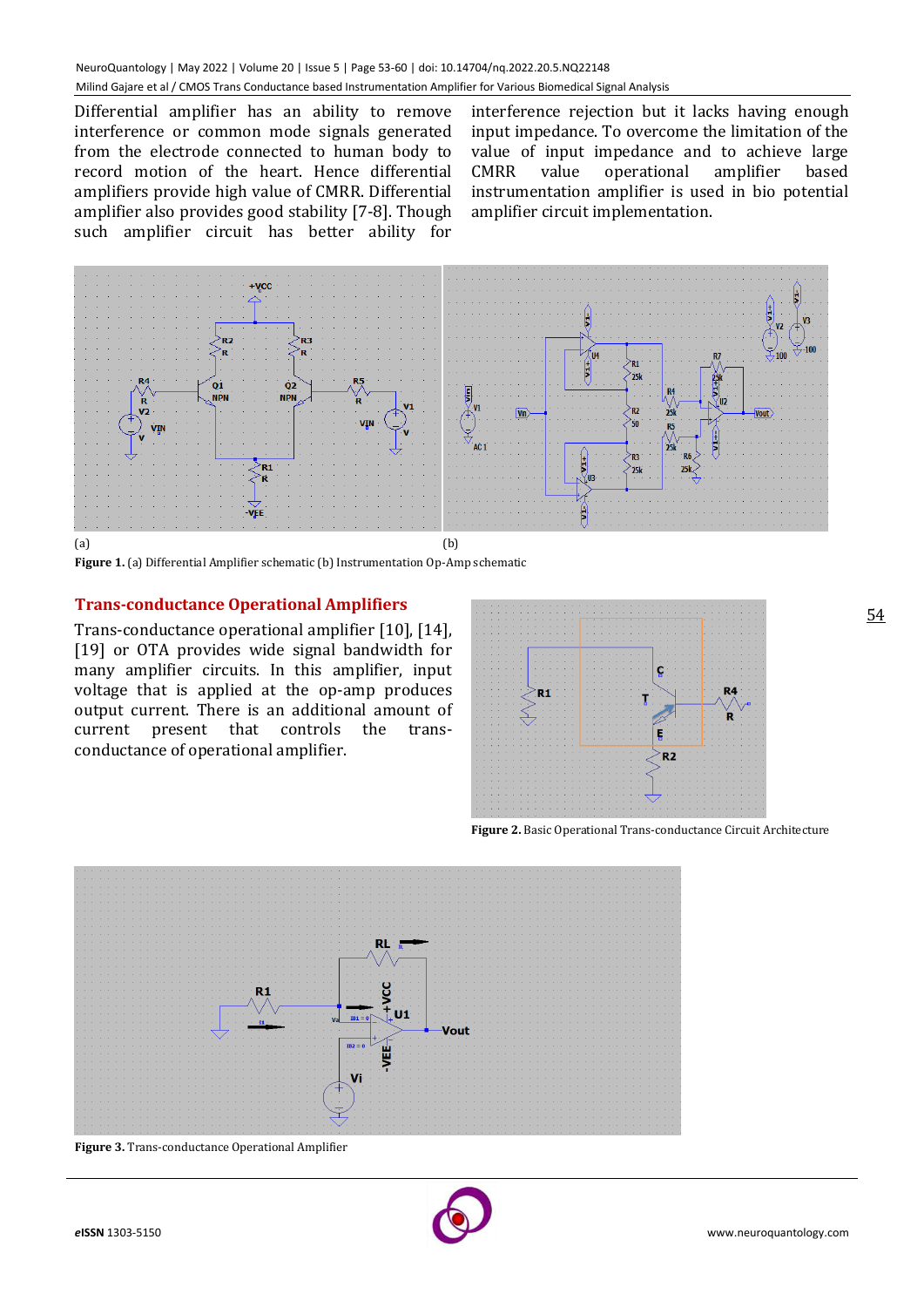From figure 3, the equation for the output current from this circuit is given as,

At point 'a'

$$
V_a = V_i
$$
 (1)  
and  

$$
I_{B1} = I_{B2=0}
$$
 (2)  
Using Kirchhoff's current law, we have,  

$$
I_1 = I_{B1+}I_L
$$
 (3)  
From equation (2),  

$$
I_1 = I_L
$$
  
Current through Resistance R<sub>1</sub> is given by equation,

 $I_1 = \frac{V_i}{R_1}$ 

# **Instrumentation Amplifiers**

Development of efficient instrumentation amplifier [11], [12] in CMOS fabrication process has many advantages such as Lower voltage and power requirement, devices with more noise immunity, ability to integrate complex circuitry on single silicon chip and easy trans-conductor implementation. It is one of the integrated circuit used for extremely weak signal amplification. As it is more immune to noise removal, it is used in biomedical systems to accurately measure the bio potential signals. Instrumentation amplifier exhibits following important characteristics.

- Stable and accurate gain
- High CMRR
- High value input impedance, low value output impedance
- High slew rate

Traditional Instrumentation amplifier using 2 stage op-amp circuits is given below. It consists of two inverting and non-Inverting op-amps at the input stage and one output op-amp.



**Figure 4.** Traditional 2 stage Op-Amp Instrumentation Amplifier

The output voltage from the circuit shown in figure 4 is given by,

$$
V_{out} = \frac{R_2}{R_1} \left( \frac{2R_5}{R_G} + 1 \right) (Vin_+ - Vin_-)
$$



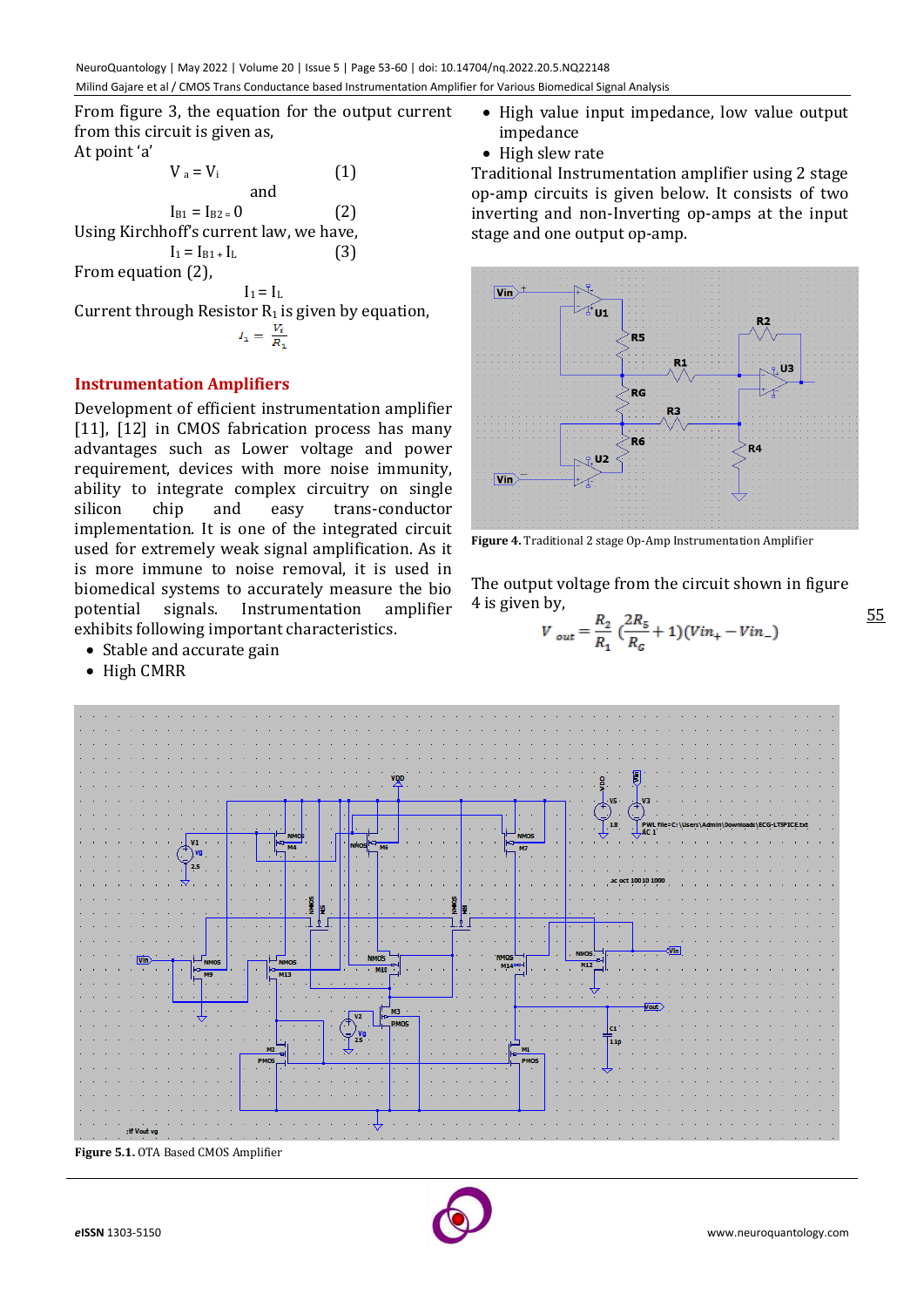## **Implementation**

The proposed work is related to verify the capability of an OTA based instrumentation amplifier. The schematic of OTA based CMOS Amplifier is shown in figure 5.1. Three different bio-potential source signals such as ECG, EEG and EMG are taken for this purpose. The piecewise linear voltage files are applied to the input of an instrumentation amplifier. The amplification for these source signals is analysed. Similarly some

common mode noise signals are added with these source signals.

Proposed circuit implementation uses three wideband OPA861 operational trans-conductance amplifiers as shown in figure 5.2. A differential amplifier input stage is constructed using two OTA's. Remaining trans-conductance amplifier is used for current reversal. A current flow through differential amplifier is out of phase with the current flows from capacitor C. the op-amp based integrator is used for current collection. To avoid propagation delay RC circuit is connected.



**Figure 5.2.** OTA Based Instrumentation Amplifier

## **Simulations**





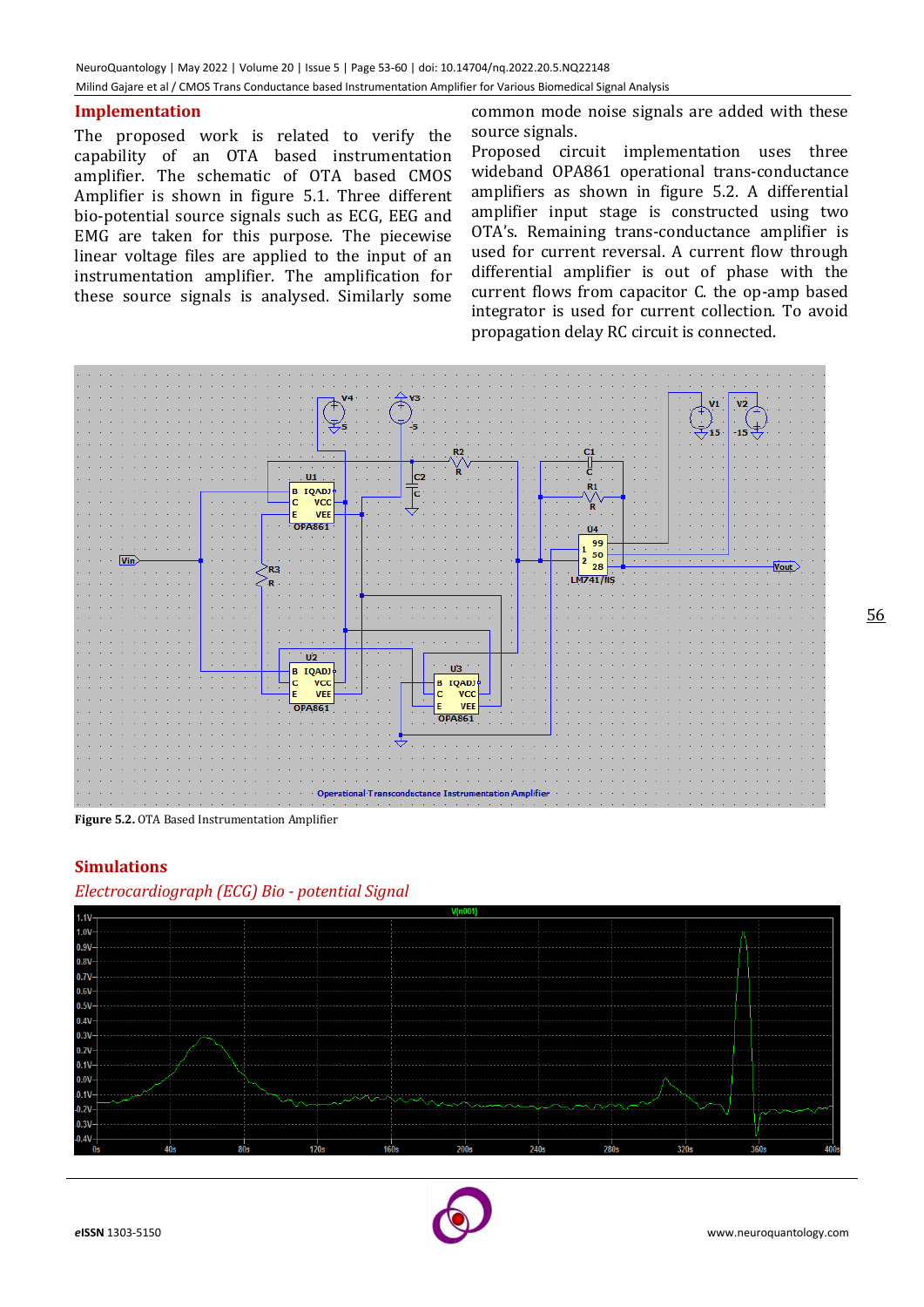#### NeuroQuantology | May 2022 | Volume 20 | Issue 5 | Page 53-60 | doi: 10.14704/nq.2022.20.5.NQ22148 Milind Gajare et al / CMOS Trans Conductance based Instrumentation Amplifier for Various Biomedical Signal Analysis



**Figure 6.1.** Input ECG Signal Source



**Figure 6.1.1.** Frequency Response Curve of OTA Instrumentation Amplifier in Differential Mode Configuration



**Figure 6.1.2.** Frequency Response Curve of OTA Instrumentation Amplifier in Common Mode Configuration



## *Electroencephalography (EEG) Bio - potential Signal*

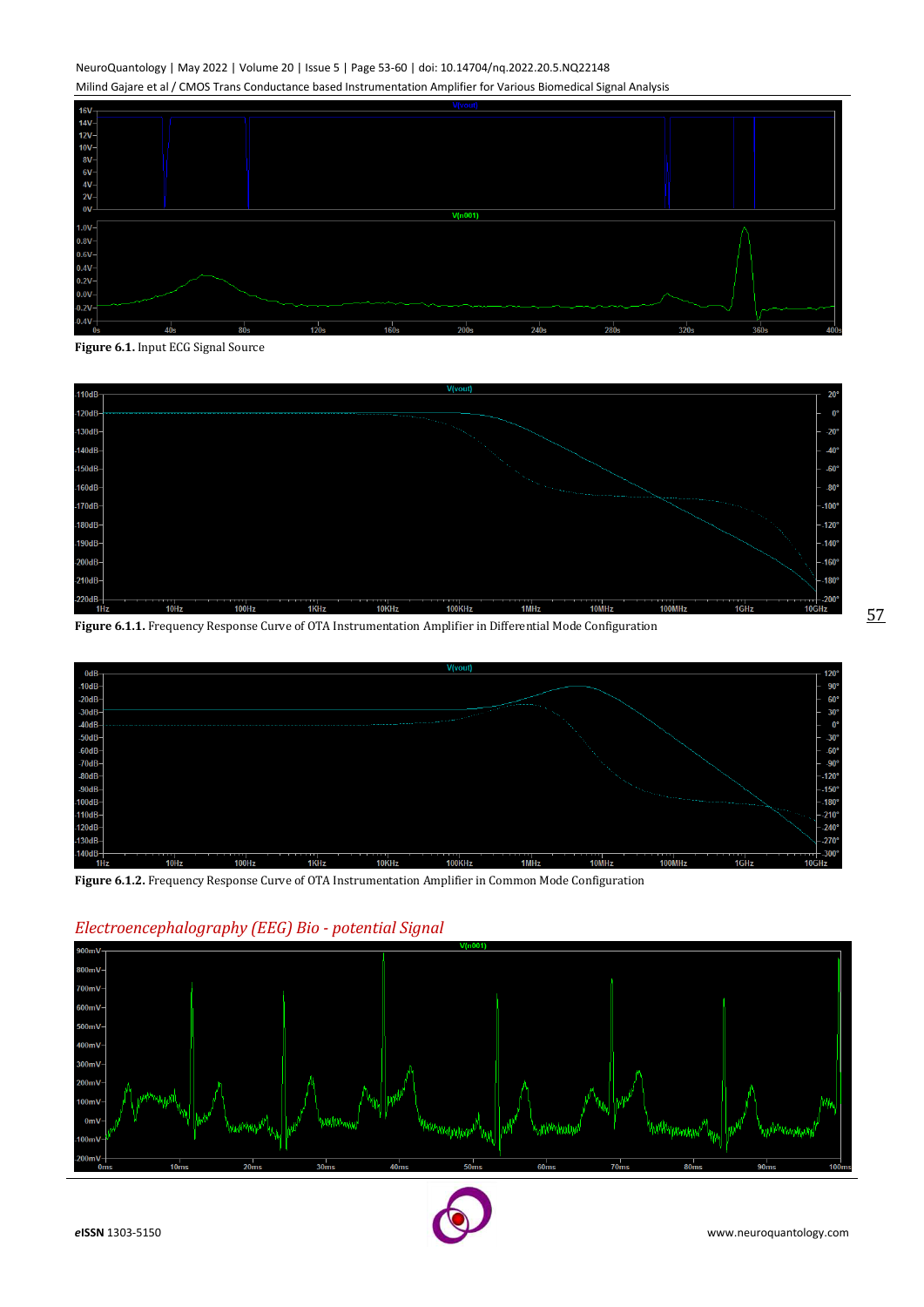#### NeuroQuantology | May 2022 | Volume 20 | Issue 5 | Page 53-60 | doi: 10.14704/nq.2022.20.5.NQ22148 Milind Gajare et al / CMOS Trans Conductance based Instrumentation Amplifier for Various Biomedical Signal Analysis



**Figure 6.2.** EEG Signal Source



**Figure 6.2.1.** Phase Response of OTA Instrumentation Amplifier in Common Mode Configuration



**Figure 6.2.2.** Frequency Response of OTA Instrumentation Amplifier in Differential Mode Configuration



## *Electromyography (EMG) Bio - potential Signal*



58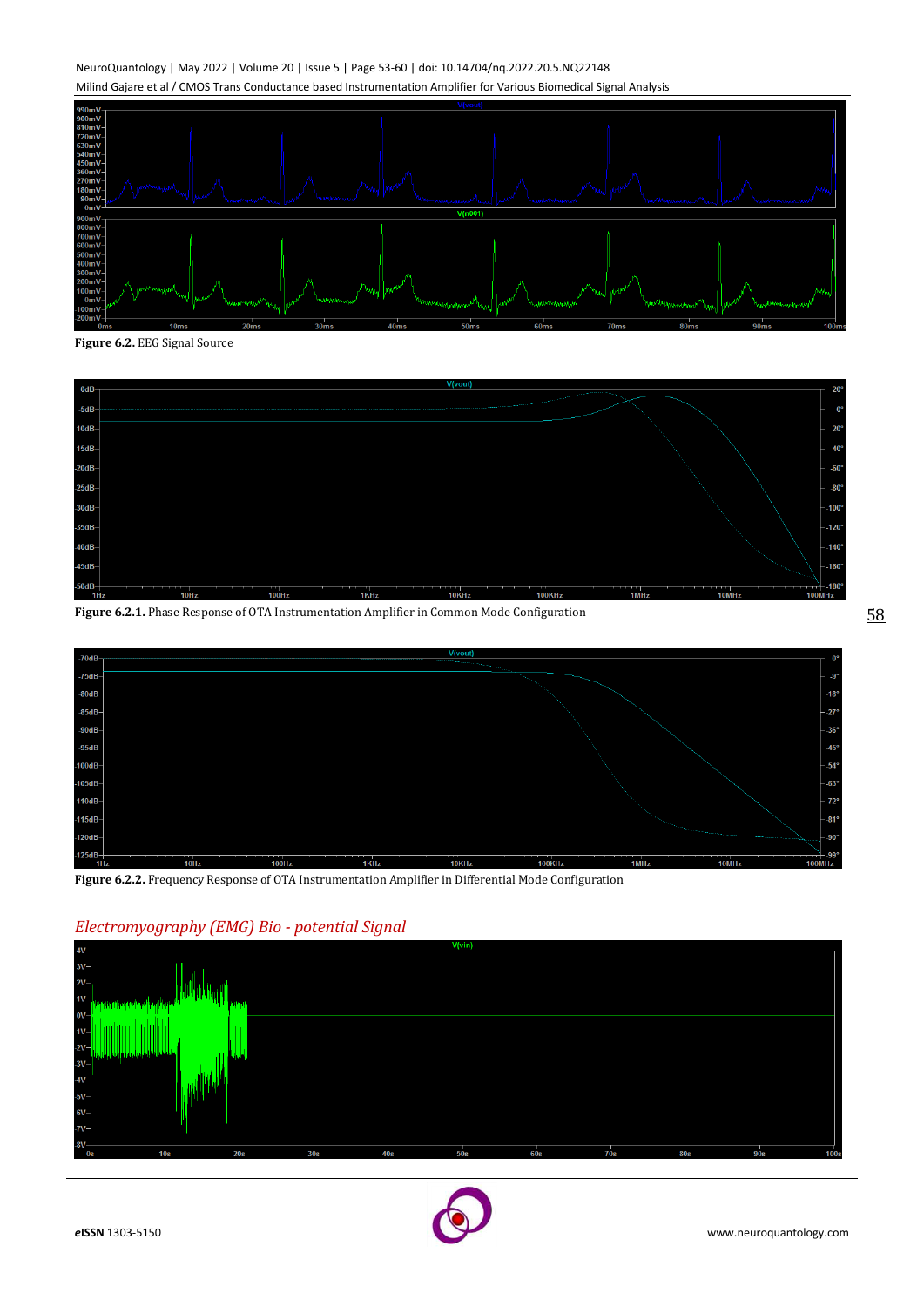#### NeuroQuantology | May 2022 | Volume 20 | Issue 5 | Page 53-60 | doi: 10.14704/nq.2022.20.5.NQ22148 Milind Gajare et al / CMOS Trans Conductance based Instrumentation Amplifier for Various Biomedical Signal Analysis



**Figure 6.3.** Input EMG Signal Source



**Figure 6.3.1.** Frequency Response of OTA Instrumentation Amplifier in Differential Mode Configuration



**Figure 6.3.2.** Frequency Response of OTA Instrumentation Amplifier in Common Mode Configuration

#### *Observation Table*

**Table 1.** Instrumentation Amplifier Parameter Values for Bio-potential Signals

| Instrumentation          | ECG Bio-     | EEG Bio-     | <b>EMG Bio-</b> |
|--------------------------|--------------|--------------|-----------------|
| Amplifier                | potential    | potential    | potential       |
| Parameters               | Values       | Values       | Values          |
| <b>CMOS Technology</b>   | $0.13 \mu m$ | $0.13 \mu m$ | $0.13 \mu m$    |
| Supply Voltage           | 1.8V         | 1.8 V        | 1.8V            |
| <b>Power Consumption</b> | 0.09W        | 0.09W        | 0.09W           |
| CMRR (DC)                | 54 db        | 54 db        | 54 db           |
| -3 db frequency BW for   | 364.58       | 415.447      | 217.711         |
| Differential signals     | <b>KHz</b>   | <b>KHz</b>   | KH <sub>z</sub> |
| -3 db frequency BW for   | 8.9724       | 674.8541     | 293.54          |
| Common Mode signals      | <b>MHz</b>   | <b>KHz</b>   | <b>MHz</b>      |

## **Conclusion**

The operational Trans conductance amplifier based instrumentation amplifier has been implemented to analyze EGC, EEG and EMG bio potential signals. An instrumentation amplifier implemented has wideband OTAs with CMRR of value 54 db and slew rate of 900 v/µs with operating bandwidth of 80 MHz The cut off frequency for ECG, EEG and EMG signals are measured as 364.58 KHz, 415.447 KHz and 217.711 KHz respectively. Operational Trans-conductance amplifier based instrumentation is suitable for such bio potentials analysis. Future focus should be emphasis on the

59